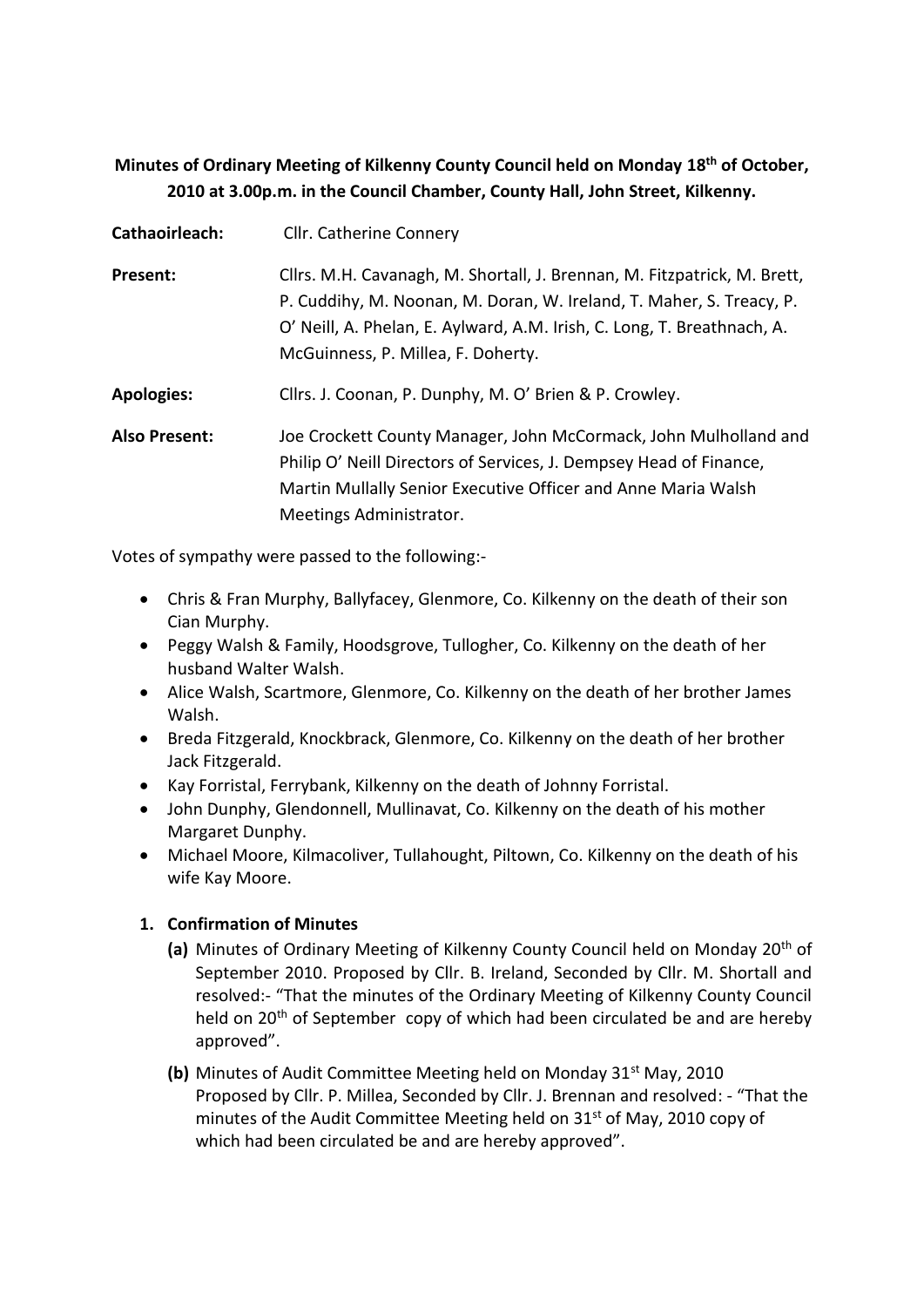- **(c)** Minutes of Callan Electoral Area Meeting held on Wednesday 8th September, 2010. Proposed by Cllr. T. Maher, Seconded by Cllr. B. Ireland and resolved:- "That the minutes of the Callan Electoral Area Meeting held on 8<sup>th</sup> September, 2010 copy of which had been circulated be and are hereby approved".
- **(d)** Minutes of SPC 2 Infrastructure, Transportation, Water Services & Other Policy Issues Meeting held on Friday 10<sup>th</sup> September, 2010 Proposed by Cllr. P. Millea, Seconded by Cllr. P. Cuddihy and resolved:- "That the minutes of the SPC 2 Meeting held on  $10<sup>th</sup>$  September, 2010 copy of which had been circulated be and are hereby approved".
- **(e)** Minutes of Thomastown Electoral Area Meeting held on Tuesday 14th September, 2010 Proposed by Cllr. A. Phelan, Seconded by Cllr. S. Treacy and resolved:- "That the minutes of the Thomastown Electoral Area Meeting held on 14<sup>th</sup> September, 2010 copy of which had been circulated be and are hereby approved".
- **(f)** Minutes of SPC 1 Forward Planning & Development Strategic Policy Committee Meeting held on 30<sup>th</sup> September, 2010 Proposed by Cllr. M. Shortall, Seconded by Cllr. F. Doherty and resolved:- "That the minutes of the SPC 1 Meeting held on 30<sup>th</sup> September, 2010 copy of which had been circulated be and are hereby approved".

## **2. Business prescribed by Statute, Standing Orders or Resolutions of the Council.** - **Gnó forordaithe do réir Reachtaíochta, Orduithe Seasta, nó Rúin an Chomhairle.**

### **(a) Housing Disposal - Tithíocht Díuscairt**

Proposed by Cllr. A. Phelan, Seconded by Cllr. T. Breathnach:- "That Kilkenny County Council hereby approves of the disposal of its interest in No. 3 The Park, The Weir, Castlecomer Road, Kilkenny in accordance with the terms of the Housing Acts 1966 to 2002".

### **(b) Water Services - Seirbhísí Slántaíochta**

Water Services Capital Programme – Update

Mr. Philip O' Neill, Director of Services updated members on the capital programme for water services. He advised members that 6 schemes were currently under construction or almost completed. All schemes will be completed by the end of the year with an investment of €20million in water services infrastructure.

At the July council Meeting members agreed to advance 3 remedial action list schemes which were on the priority list - Thomastown/Inistioge,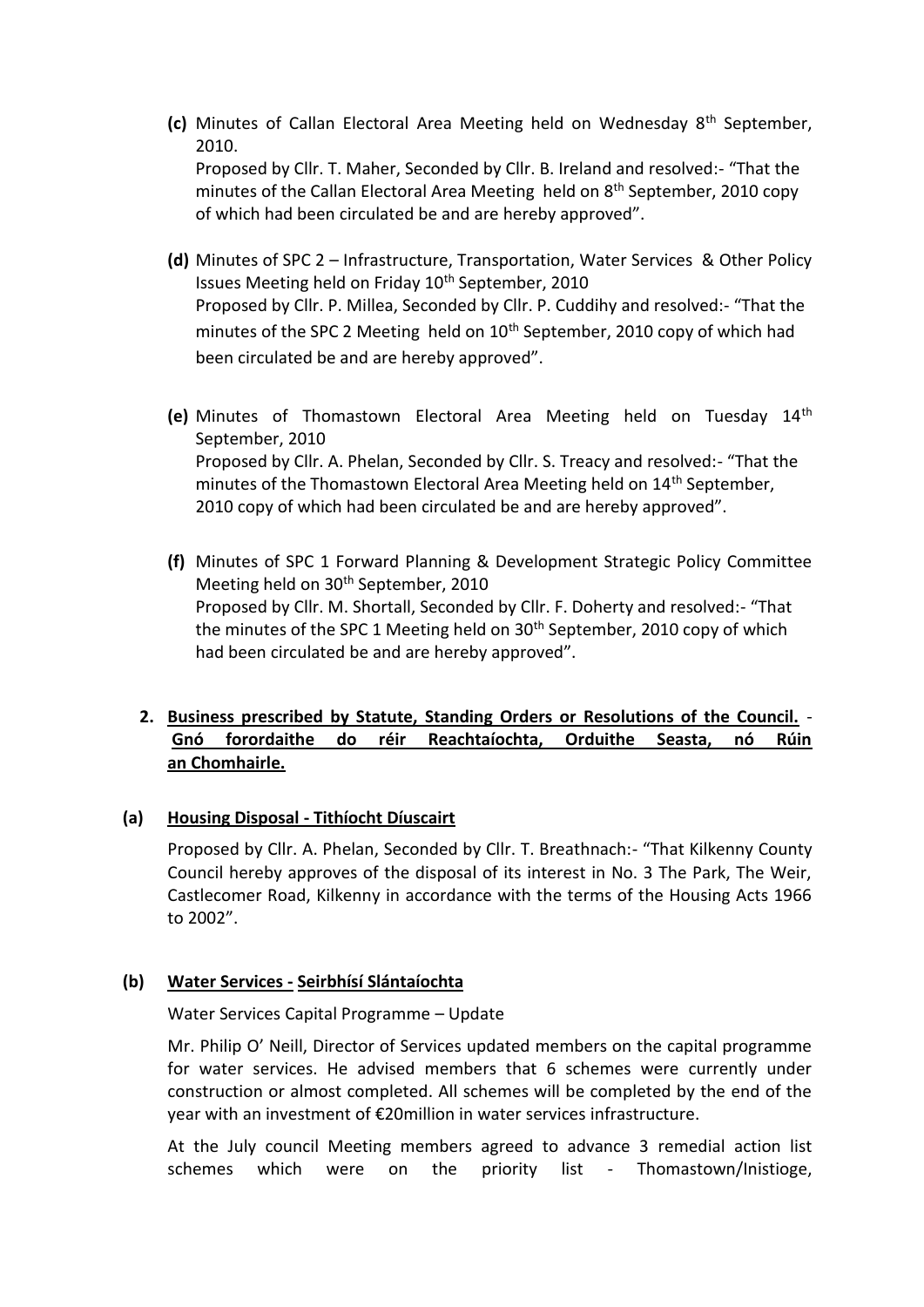Gowran/Goresbridge/Paulstown and Kilkenny City. Agreement had been reached with the Department for the deferral of local contributions on these schemes. In relation to Inistioge, the Council are currently putting in improved treatment facilities. Work is also progressing on the South Kilkenny Water Supply and the water conservation project. The County Manager agreed that a review would take place in October to determine if further schemes could be advanced to construction. It is now proposed to advance 3 further schemes. The value of the works is €1.5 million and special development contributions received will meet the local contribution obligation. The schemes proposed to be advanced are Ballyhale/Knocktopher Waste Water Treatment Plant upgrade, Urlingford Waste Water Treatment Plant Phase 2 and Paulstown Waste Water Treatment Plant upgrade. A further review will take place when the national and local budgets for 2011 are determined.

The County Manager requested the member's approval to proceed with the upgrade of the 3 schemes outlined in the presentation. He stated that special development levy contributions had been received for these areas and would need to be spent at this stage or else a refund would have to be given. The development contributions received are specific to these schemes and cannot be used on other schemes.

Contributions Cllrs. P. O' Neill, S. Treacy, J. Brennan, M. Shortall, T. Breathnach, M. Noonan, C. Connery, A. Phelan, P. Millea.

A number of members were disappointed that some of the schemes that were on the priority list have not been advanced, these include Clogh/Moneenroe/Castlecomer water and Freshford waste water. Members requested clarification on how the schemes were selected for advancement. Queries were also raised in relation to the rehabilitation of the pipe network.

A query was raised in relation to the use of development levies collected for roads whether this could be transferred to water services. The staff in water services were complimented on progressing 6 schemes to date despite financial cut backs and complimented them on their progress.

In response Philip O' Neill answered the queries raised by the members and advised them that schemes are advanced based the Council's assessment of Needs and the water schemes remedial action list is determined by the EPA. The 3 waste water schemes selected to advance currently have sufficient development levies in place to meet the local contribution. The local authority does not have enough money to finance all schemes which need to be upgraded. He advised members that the leak protection programme will continue until June 2011 and a proposal for funding will be sent to the Department to commence the rehabilitation programme. The priority schemes have not changed but funding determines the number of schemes that can advance.

The Manager advised the members that they have had several discussions with Department officials in relation to the deficiencies in a number of schemes but the local authority does not have sufficient funds to carry out all infrastructure upgrades currently on the priority list. The Council is not in a position to borrow further funds as we cannot afford it and is not in a position to give a timeframe to members on when other schemes may be advanced.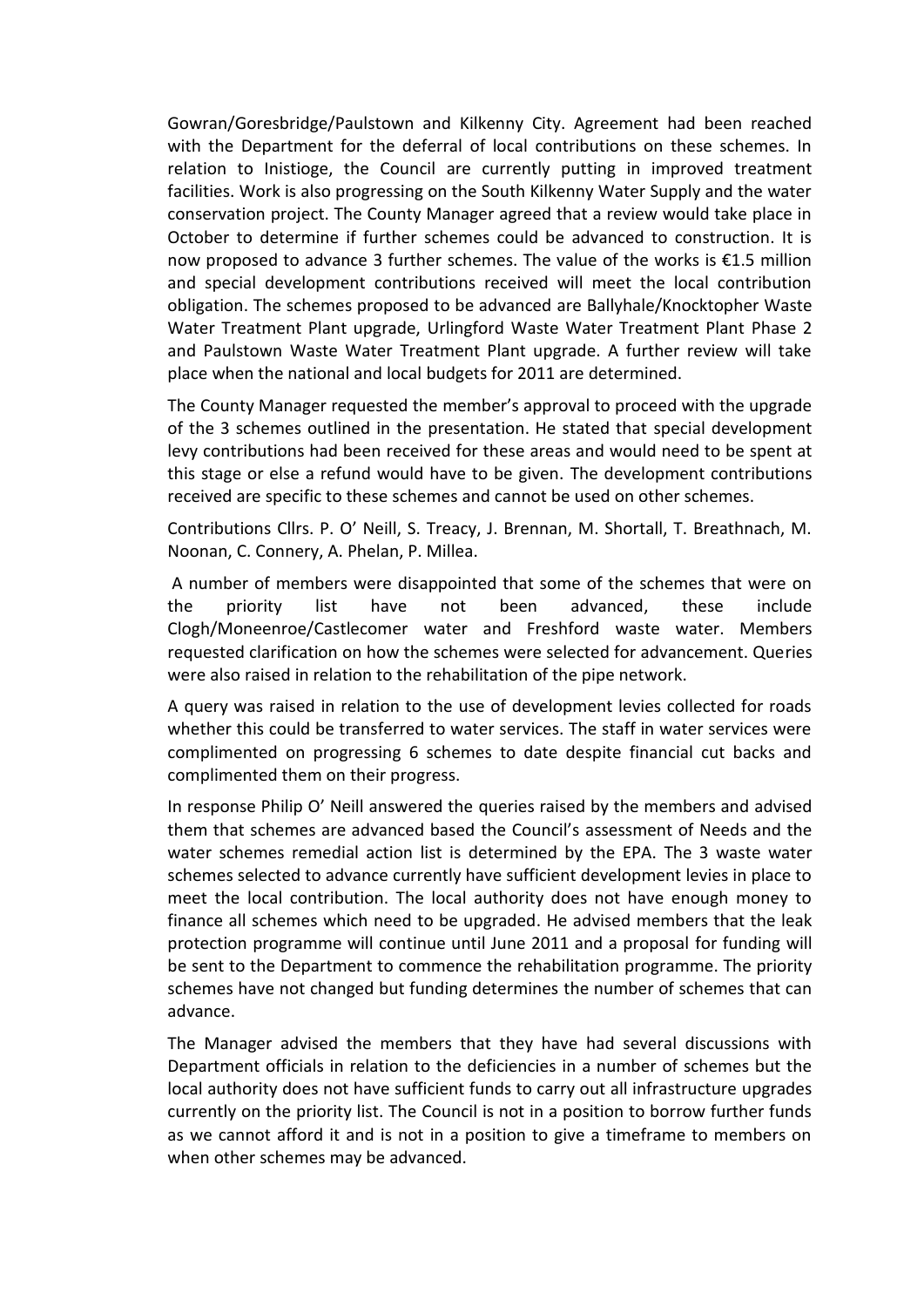### **(c) Planning – Pleanail**

Consideration of the Manager's Report on Submissions received on the Fiddown and Piltown Draft local Area Plans.

Item deferred to meeting on 1<sup>st</sup> November, 2010 at 3.00p.m

### **(d) Housing – Tithíocht**

### Quarterly Housing Report

John McCormack Director of Services advised members that a detailed report had been circulated with the agenda. He outlined the main activities which are contained in the report and gave members up to date information on the capital schemes and the disability grants. He advised members that the housing waiting list was growing and that housing department needs to concentrate on securing accommodation through the rental accommodation scheme and long term leasing. He also advised members that the long term leasing scheme is open to the voluntary housing bodies who can also secure accommodation.

Members were advised that the housing maintenance budget had almost been spent and emergency repairs will only be carried out for the remainder of the year. The housing department continues to have challenges in relation to the reallocation of vacant houses. All these vacant units require retrofitting. A number of these vacant units will be subcontracted out as we do not have resources currently to carry out these works.

In relation to the Traveller Accommodation Programme the Department are striving to advance proposals in relation to new development of St. Catherine's Halting site and the provision of houses at Rosbercon and Ferrybank.

Contributions Cllrs. T. Maher, M. Fitzpatrick, M. Phelan, M. Shortall, T. Breathnach, A. McGuinness, P. Cuddihy, M. Noonan, A.M. Irish, A. Phelan and C. Connery.

Members welcomed the detailed report in relation to the activities of the housing department. Issues were raised in relation to the difficulties being encountered on the Ossory Park Capital Project. Members suggested that the housing department should be creative in securing additional accommodation for the people on our waiting list which has grown dramatically over the last year.

We need to match the available units to the family size in the location of their choice. A request was made to liaise with Helm, Respond and Cluid the voluntary bodies who are now securing additional accommodation for social housing applicants. It was agreed that the SPC should be the forum for this discussion.

Members acknowledged the work that is ongoing with the travellers particularly on St. Catherine's Halting Site but wished to express that there needs to be an interagency approach to ensure the success of the development.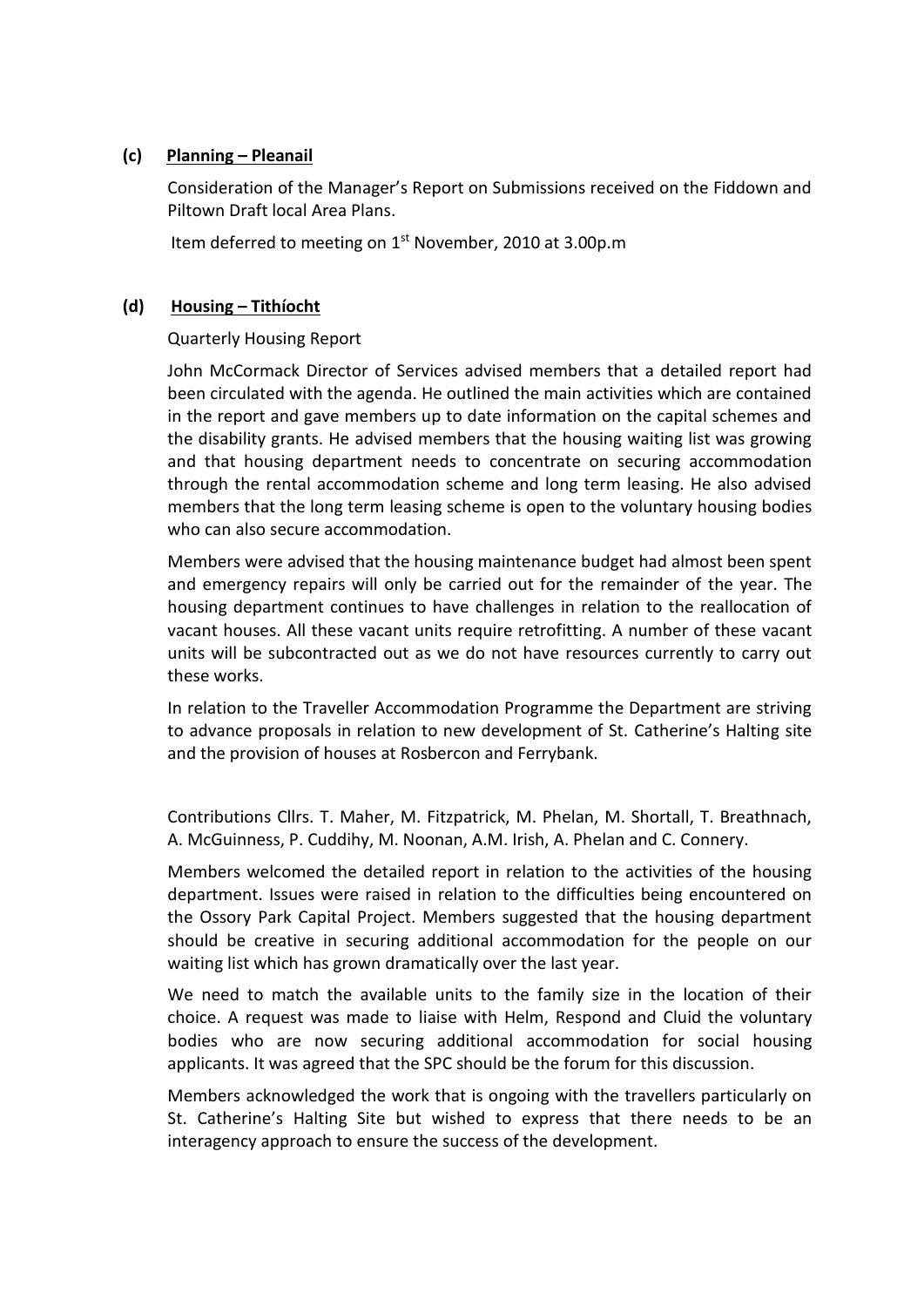In relation to the Housing Maintenance Budget queries were raised in relation to the amount provided in the budget and the need to protect this maintenance budget in the future.

In response John McCormack advised the members that RAS and leasing are the only options for the provision of social housing in the future. The option available to Kilkenny is build to lease as there are not sufficient suitable vacant units currently available to meet the demand required. He advised members that the local authority will actively engage with the voluntary bodies in relation to the provision of accommodation and issues that arise thereafter. He advised members that it is intended to put a panel of contractors in place for 2011 for housing adaptation grant scheme and that we will be advertising shortly for contractors to submit expressions of interest.

He stated that an interagency approach is vital to engaging with the traveller community in progressing their accommodation needs and other social needs.

Mr. McCormack advised the meeting that the Ossory Park Project is subject to conciliation and is not prepared to comment at this stage as it has been referred to a 3 rd party.

He advised members that the Department had advised the local authority that the capital allocation scheme would be reduced dramatically in 2011 and 2012.

## **(e) Finance – Airgeadas**

Economic Development Policy & Programme – Update

County Manager advised members that an invitation to the Launch of the Economic Development Policy will be issued for 9th November, 2010 at 11.00 a.m. in the Parade Tower, Kilkenny. This will outline the strategies for achieving economic growth in Kilkenny. The members welcomed the plan for development in the City and County and requested the economic sub group of the County Development Board to be included in the programme. They requested that the County Enterprise Board and other agencies work with the local authorities to secure additional funding. The funding announced by Department of Enterprise is to be welcomed and queries were raised on how to access it. The local authority will have to be pro-active and flexible with regulatory issues in order to promote growth.

## **(f) Roads – Bóithre**

### Winter Maintenance Plan

Mr. J. Mulholland Director of Services outlined to the members the main points of the report circulated with the agenda. He referred to the map attached outlining that all national routes will be maintained free from snow and ice 24 hours a day, 7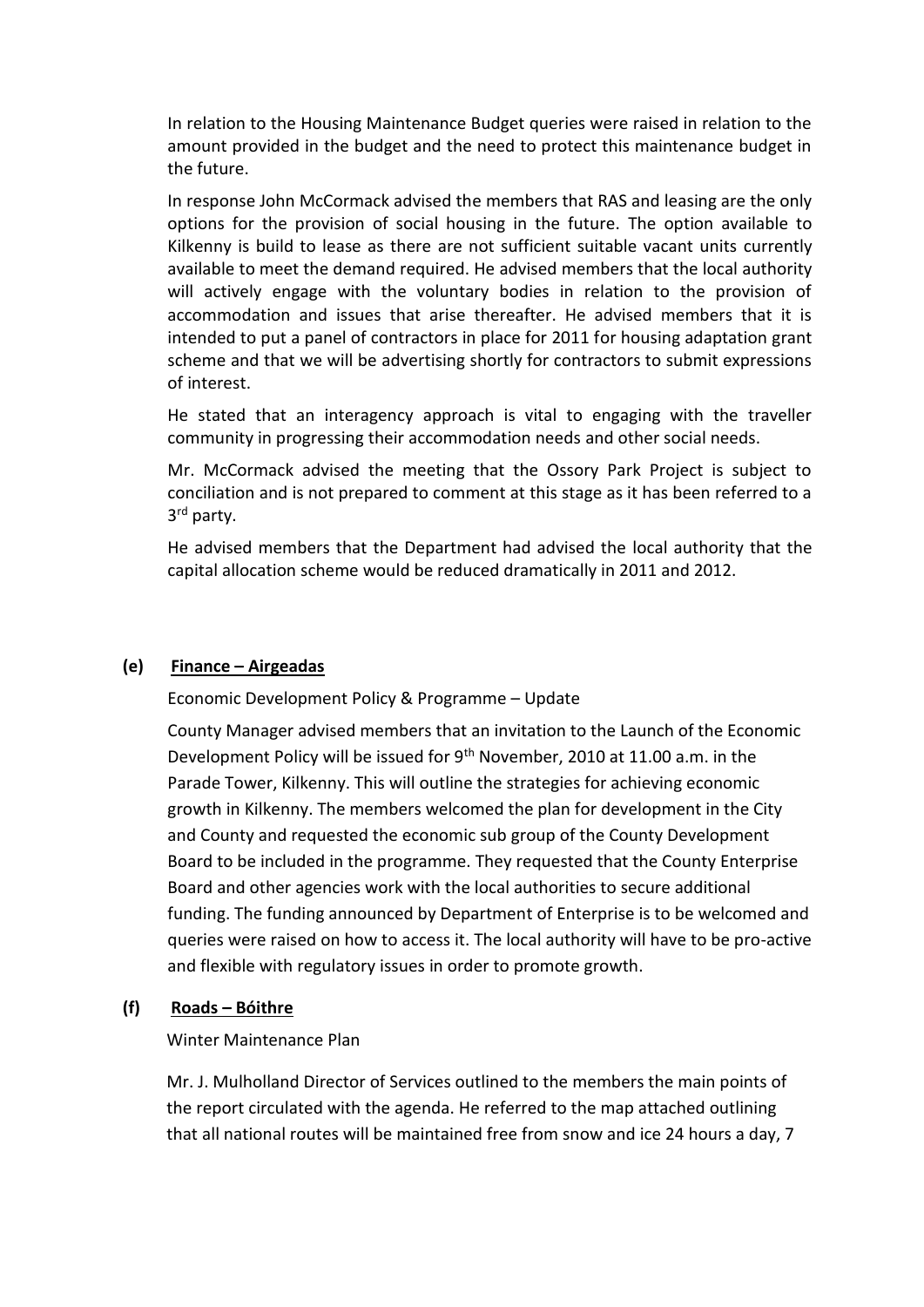days a week. Arrangements have been put in place in all the Engineering Areas for winter maintenance on regional and local roads on a needs basis.

Agreements will be made with adjoining counties i.e. South Tipp & Carlow for maintaining selected stretches of road. In addition funding has been secured for 2 Salt Barns for storage of approx 1,000 tonne of salt. The Council has engaged with IFA and website will be updated regularly.

Contributions were made by Cllr. P. O' Neill, T. Maher, S. Treacy, F. Doherty, A. Phelan, T. Breathnach and C. Connery.

The members requested that priority be given to the old N9/N10 – R700 and R705 which are particularly busy routes. These routes and other routes are required for local access and people will need to move about. They welcomed engagement with the IFA as the Local Authority will be unable to reach all the local roads.

In response Mr. Mulholland re-iterated that non-national routes will be dealt with on a needs basis subject to availability of funding.

## **3. Urgent Correspondence - Comhfhreagras Práinneach**

Members were advised that we are still awaiting a response from the HSE in relation to reconfiguration of services in the region.

# **4. Business adjourned from a previous Meeting - Gnó ar athló ó chruinniú roimhe seo:**

None

## **5. Fix Dates and Times of Meetings - Dátaí agus Amanta do chruinnithe a shocrú:**

**(a)** Schedule of meetings from October - December 2010 – The schedule as circulated was agreed.

## **6. Consideration of Reports and Recommendations of Committees of the Council - Plé ar Thuairiscí agus Moltaí ó Choistí an Comhairle:**

- **(a)** Proposed by Cllr. P. Cuddihy, Seconded by E. Aylward and agreed that the Report on SPC 3 Environmental Policy, Fire Services and Emergency Planning Meeting held on 8<sup>th</sup> September, 2010 copy of which had been circulated be and are hereby approved.
- **(b)** Proposed by Cllr. T. Maher, Seconded by Cllr. M. Doran and agreed that the Report on Callan Electoral Area Meeting held on 8<sup>th</sup> September, 2010 copy of which had been circulated be and are hereby approved.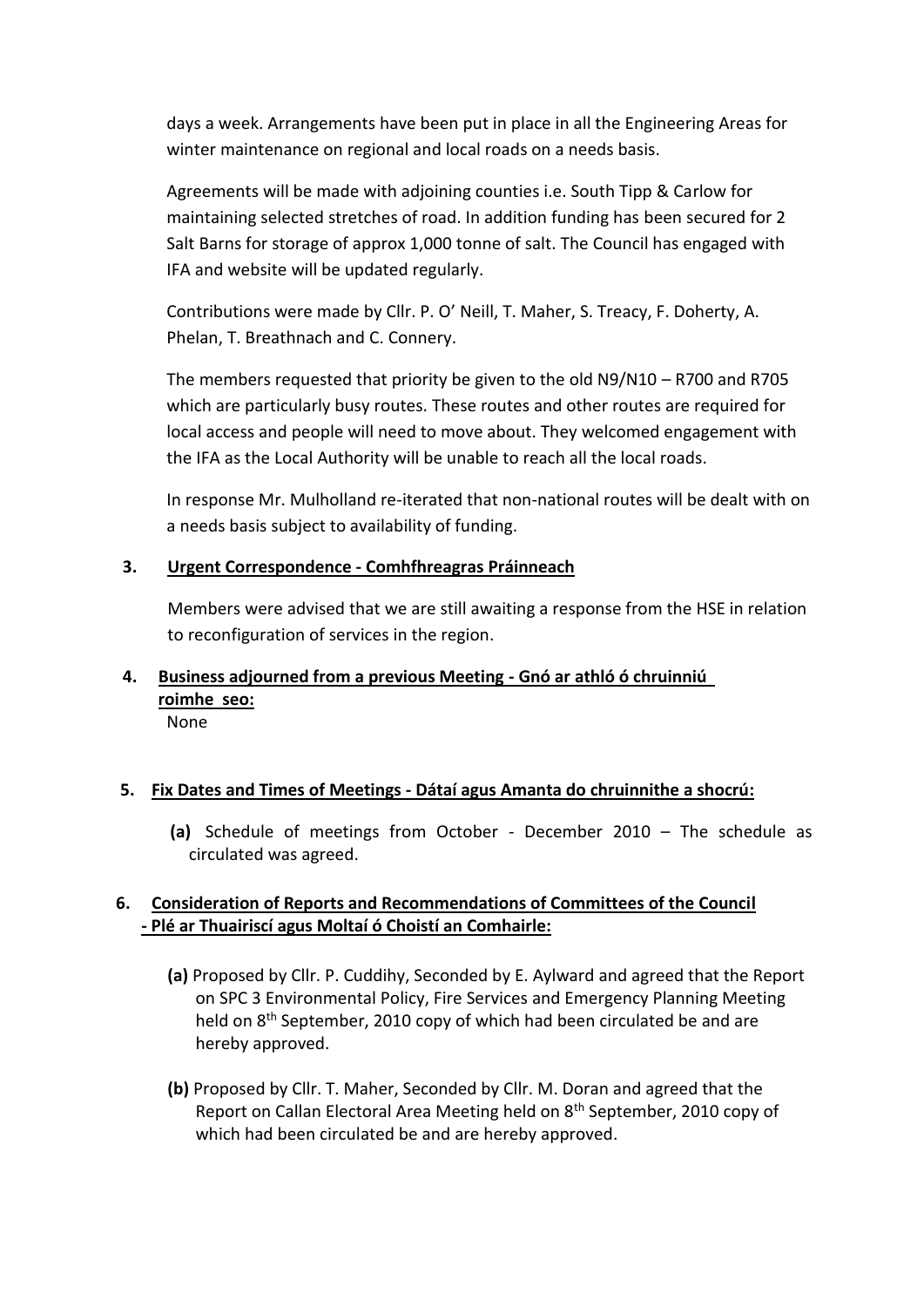- **(c)** Proposed by Cllr. P. Millea, Seconded by Cllr. P. O' Neill and agreed that Report on SPC 2 Infrastructure, Transportation, Water Services and other Policy Issues Meeting held on 10<sup>th</sup> September, 2010 copy of which had been circulated be and are hereby approved.
- **(d)** Proposed by Cllr. S. Treacy, Seconded by Cllr. A. Phelan and agreed that Report on Thomatown Electoral Area Meeting held on 14<sup>th</sup> September, 2010 copy of which had been circulated be and are hereby approved.
- **(e)** Proposed by Cllr. M. Shortall, Seconded by Cllr. P. O' Neill and agreed that Report on SPC 1 Forward Planning & Development Strategic Policy Committee Meeting held on 30<sup>th</sup> September, 2010 copy of which had been circulated be and are hereby approved.

## **7. Other Business set forth in the Notice convening the Meeting - Gnó Eile romhainn i bhFógra reachtála an Chruinnithe** None

### **8. Education & Training**

Proposed by Cllr. P. O' Neill, Seconded by Cllr. T. Maher.

### **9. Matters Arising from Minutes - Gnótha ag éirí as Miontuairiscí** None

**10. Any Other Business - Aon Ghnó Eile** None

#### **11. Notices of Motion - Fógraí Rúin:**

### **8(10) Cllr. Malcolm Noonan – 11th October, 2010**

Proposed by Cllr. M. Noonan, Seconded by Cllr. A. Phelan and agreed: "That Kilkenny Local Authorities carry out as soon as is practicable, a comprehensive review of the Kilkenny County Retail Strategy with the objective of taking pro-active actions to consolidate, enhance and protect the retail core of Kilkenny City and County Towns and Villages and to protect local retailers, services, business and food producers and to strengthen local economies and food supply chains".

Cllr. Breathnach requested details in relation to the Retail Strategy for Waterford City and future meeting of the Gateway Committee. Mr. John McCormack Director of Services responded that the review of the Kilkenny County Retail Strategy has commenced. The shopping surveys will be carried out over the next few weeks. It is expected that a presentation on the draft strategy will be made to members before the end of the year.